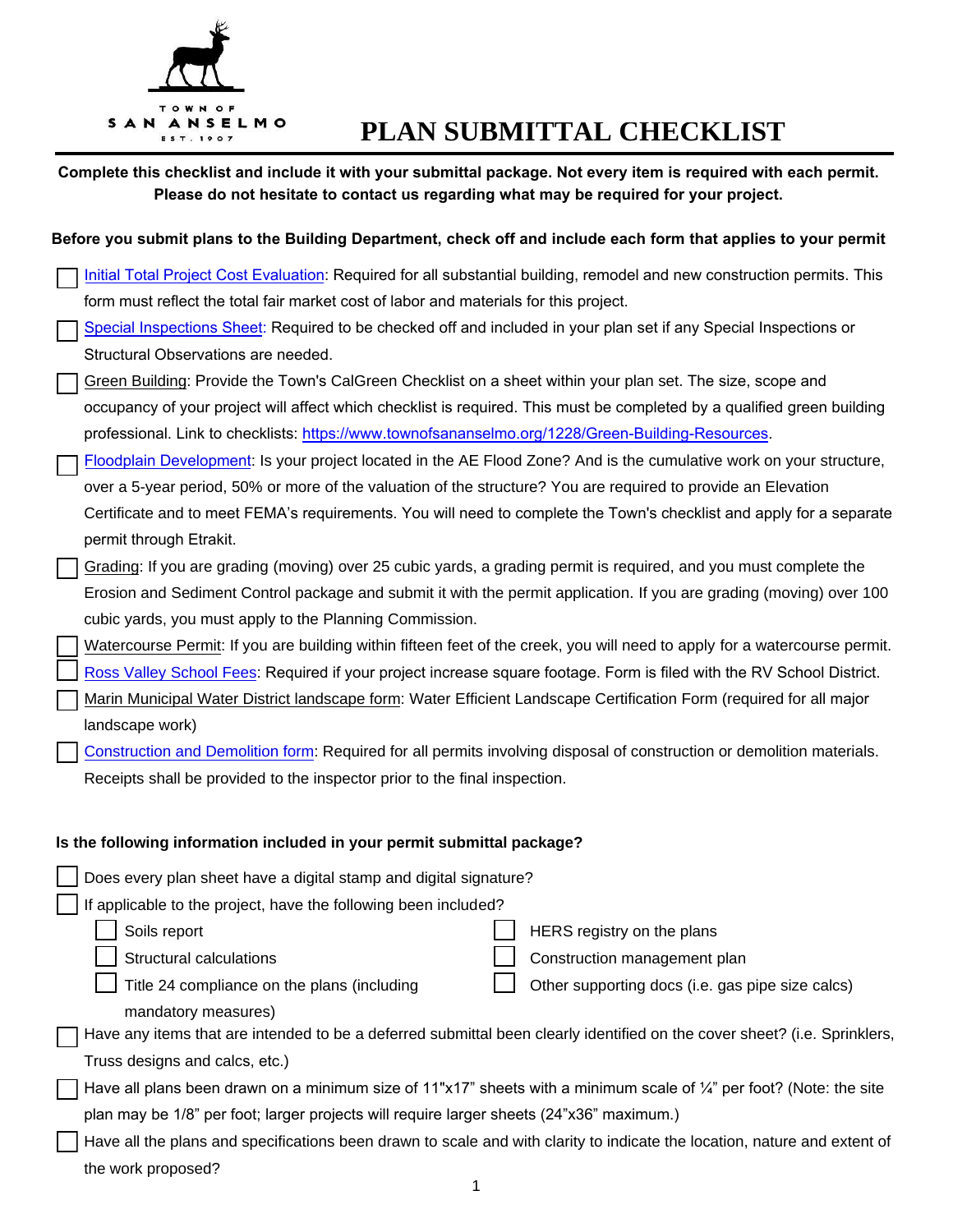

# **PLAN SUBMITTAL CHECKLIST**

|                    | Is the following information included in your permit submittal package? (Continued)                                     |  |
|--------------------|-------------------------------------------------------------------------------------------------------------------------|--|
|                    | Under-Grounding Utilities: Does the cumulative work on the property, over a 3-year period, equal 50% or more of         |  |
|                    | the valuation of the structure, triggering the Town's requirement to for the utilities to be moved underground?         |  |
|                    | Resale Corrections: Have all issues brought up in the residential building (resale) report been resolved?               |  |
|                    | Do ALL plan sets include:                                                                                               |  |
|                    | Title Block: Must include signature of designer or stamp and signature of design professional, name of owner(s),        |  |
|                    | address of project and assessor's parcel number, and the following Language: "All Construction, regardless of details   |  |
|                    | on plans, shall comply with either the 2019 California Building Code or 2019 California Residential Code, 2019          |  |
|                    | California Plumbing Code, 2019 California Mechanical Code, 2019 California Electrical Code, 2019 Green Building         |  |
|                    | Standards Code and 2019 California Energy Code."                                                                        |  |
|                    | Site Plan: Is the site plan fully dimensioned, showing property lines and site contour lines, setbacks, direction of    |  |
|                    | drainage, streets, driveways and locations of all structures, easements and any off-street parking?                     |  |
|                    | Site Data: For residential projects, is the following information included on the plans?                                |  |
|                    | Size of the property?                                                                                                   |  |
|                    | Allowable FAR for the property?                                                                                         |  |
|                    | Existing and proposed FAR for the property?                                                                             |  |
|                    | Existing and proposed lot coverage for the property?                                                                    |  |
|                    | Floor Plan: Is the dimension and intended use of all rooms labeled and shown?                                           |  |
|                    | Details: Are the type, size and location of all doors, windows (including egress and safety glazing), smoke alarms,     |  |
|                    | address numbers, furnace(s), water heater(s), electrical main/subpanels and gas service lines clearly identified and    |  |
|                    | detailed?                                                                                                               |  |
|                    | WUI: Is the project located in the Wildland Urban Interface? This shall be documented on the cover sheet along with     |  |
|                    | applicable detailing requirements within the drawing set.                                                               |  |
|                    | Additions and Alterations: Have existing and proposed conditions been clearly delineated? Are details adjacent to the   |  |
|                    | addition or area(s) of alterations shown?                                                                               |  |
|                    | Grid Lines: Do the Architectural and Structural plan sheets have coordinated gridlines?                                 |  |
| <b>Elevations:</b> |                                                                                                                         |  |
|                    | Have at least two exterior elevations indicating general appearance, windows, doors, finishes, roof covering, etc. been |  |
|                    | provided?                                                                                                               |  |
|                    | For additions and alterations, has the existing condition been shown as well as the new?                                |  |
|                    | <b>Structural Plans:</b>                                                                                                |  |
|                    | Do the structural plans match the architectural?                                                                        |  |
|                    | Have plans for foundation, floor framing and wall framing been provided?                                                |  |
|                    | Have all structural connections been clearly shown, and details provided as needed?                                     |  |
|                    | For additions and alterations: has the tie-in from the new to existing been clearly shown?                              |  |
|                    | For concrete slabs on grade: has the minimum 31/2" thick gravel or sand sub-base with a minimum 6 mil vapor barrier     |  |
|                    | been shown?                                                                                                             |  |
|                    |                                                                                                                         |  |